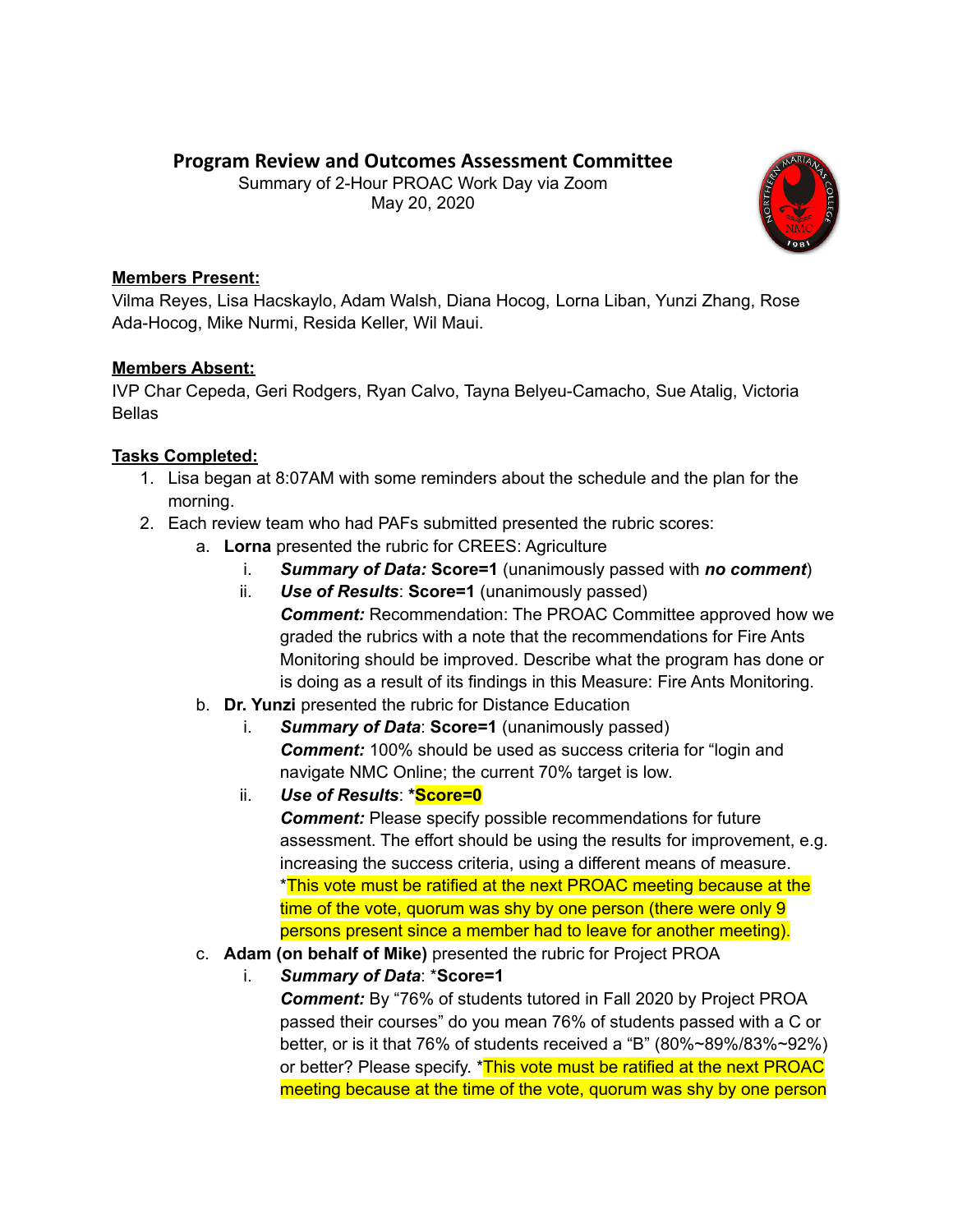(there were only 9 persons present since a member had to leave for another meeting).

## ii. *Use of Results:* **\*Score= 0**

*Comment*:--The "Student College Credits" Measure doesn't have any findings or use of results. Is this because the data is still being collected? Also, the PAF did not indicate when the recommendation is to be implemented or when to expect to see an impact from actions taken. You need 2 dates for the last two categories of this rubric. This vote must be ratified at the next PROAC meeting because at the time of the vote, quorum was shy by one person (there were only 9 persons present since a member had to leave for another meeting).

- 3. Lisa led the committee in a review of the the assessment process with GLOWS (highlights) and GROWS (areas of improvement) from members as follows:
	- a. Adam:
		- i. The 8-hour sessions were not as useful as they could have been. There needs to be a lot more work done prior to the meeting. The work of the review teams should be done prior to any work session so that the committee can focus on work that involves the entire committee.
		- ii. Difficult to nail down a schedule of due dates/deadlines, e.g.: due date for columns 1-3 and then columns 4-5. Be strategic in these deadlines for presentation of PAFs and voting by aligning with the academic calendar.
		- iii. Assessment is improving, but closing the loop is still difficult. It's hard to reinvigorate faculty since past recommendations have not been taken seriously or ignored (recommendations using the 5 column model).
	- b. Mike: Echoed the sentiments of Adam. Recommendations were only taken into consideration if it was just to keep doing what we are doing.
	- c. Wil: There needs to be someone or an office who can weed out the PAFs that do not meet the criteria (e.g. issues with misalignment) on the specific rubrics with a checklist before it reaches PROAC. There is an excessive amount of detailed work that should not be passed on to PROAC. Preliminary work needs to be done before it reaches PROAC. Perhaps the membership of PROAC should be extended to department chairs who can review the PAF initially with a checklist (to see if it actually passes all rubric requirements) before it goes to PROAC.
	- d. Adam- Streamline the process for PAF scoring/polling. There is a need for a norming session and then an expert who can make recommendations to the entire committee. It is unnecessary for each member of PROAC to vote on each rubric for nearly 40 programs when (for the most part) members agree with the initial scores and recommendations made by the assigned team.
	- e. Lorna: Streamline the process, need better methods to reduce the time for PAF evaluation.
	- f. Wil: Appreciate that PROAC counts as 2 committees. Look into compensating a faculty member to work with programs in the wordsmithing of PAFs with OIE.